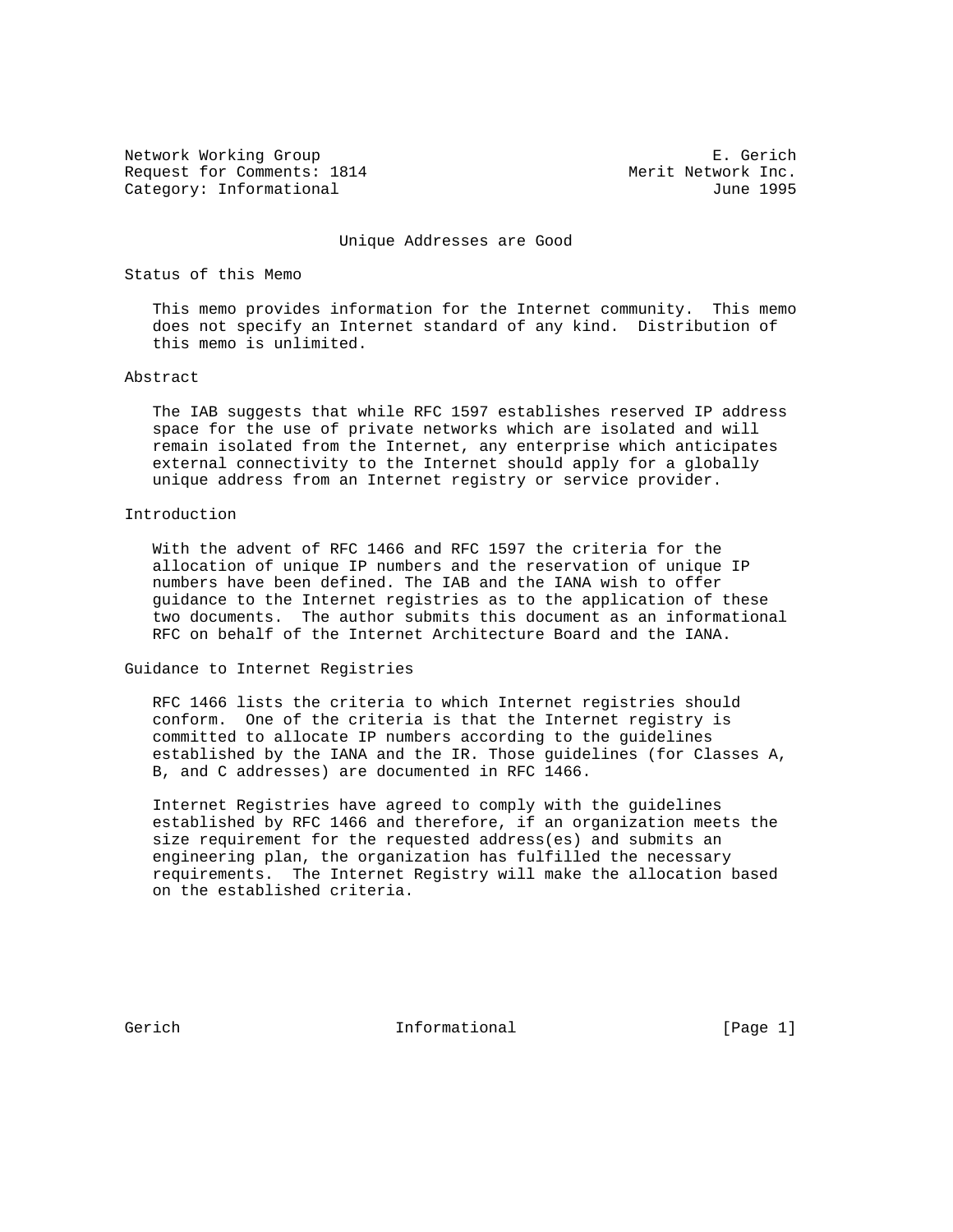The preconditions defined in RFC 1466 are limited to number of hosts and subnets as well as an engineering plan. The existence of private address space (RFC 1597) shall not prevent an enterprise from obtaining public address space according to the allocation criteria (currently, RFC 1466).

 An enterprise may be required by a Internet registry to submit an engineering plan documenting a realistic deployment schedule and reasonable attention to conservation of address space to support the size of the enterprise's request for globally unique IP addresses.

 It is perfectly appropriate for an Internet registry to inform an organization of the provisions of RFC 1597. Any organization considering the use of private network numbers should carefully consider the potential advantages and possible problems as discussed in RFCs 1597 and 1627.

 RFC 1597 establishes reserved IP address space for the use of private networks which are isolated and will remain isolated from the Internet. Thus RFC 1597 documents a way that private enterprises may assure that their networks will remain segregated from the Internet. The addresses designated in RFC 1597 should not be routed by the Internet.

 Any enterprise with a significantly large number of hosts which might require external connectivity to the Internet at the IP layer should apply for a block of globally unique addresses from an Internet registry. Enterprises with a small to medium number of hosts that require external connectivity to the Internet at the IP layer should expect to use globally unique addresses for these hosts, assigned to them by their current Internet service provider from its own assigned addresses, if it has such addresses to distribute.

 If an enterprise with a small to medium number of hosts desires unique IP addresses, and is unable to obtain them under reasonable conditions from a service provider, or has no service provider, the Internet registries are recommended to assign such addresses without conditions with respect to service provider selection. The registries should make clear to the enterprise that when the enterprise decides to connect to the Internet, the assigned addresses are no guarantee of Internet-wide IP connectivity. In fact, some service providers may require renumbering as a condition of connectivity.

 Any organization which anticipates having external connectivity is encouraged to apply for a globally unique IP address. Globally unique addresses are necessary to differentiate between destinations on the Internet. One must understand, however, that the globally

Gerich Informational [Page 2]